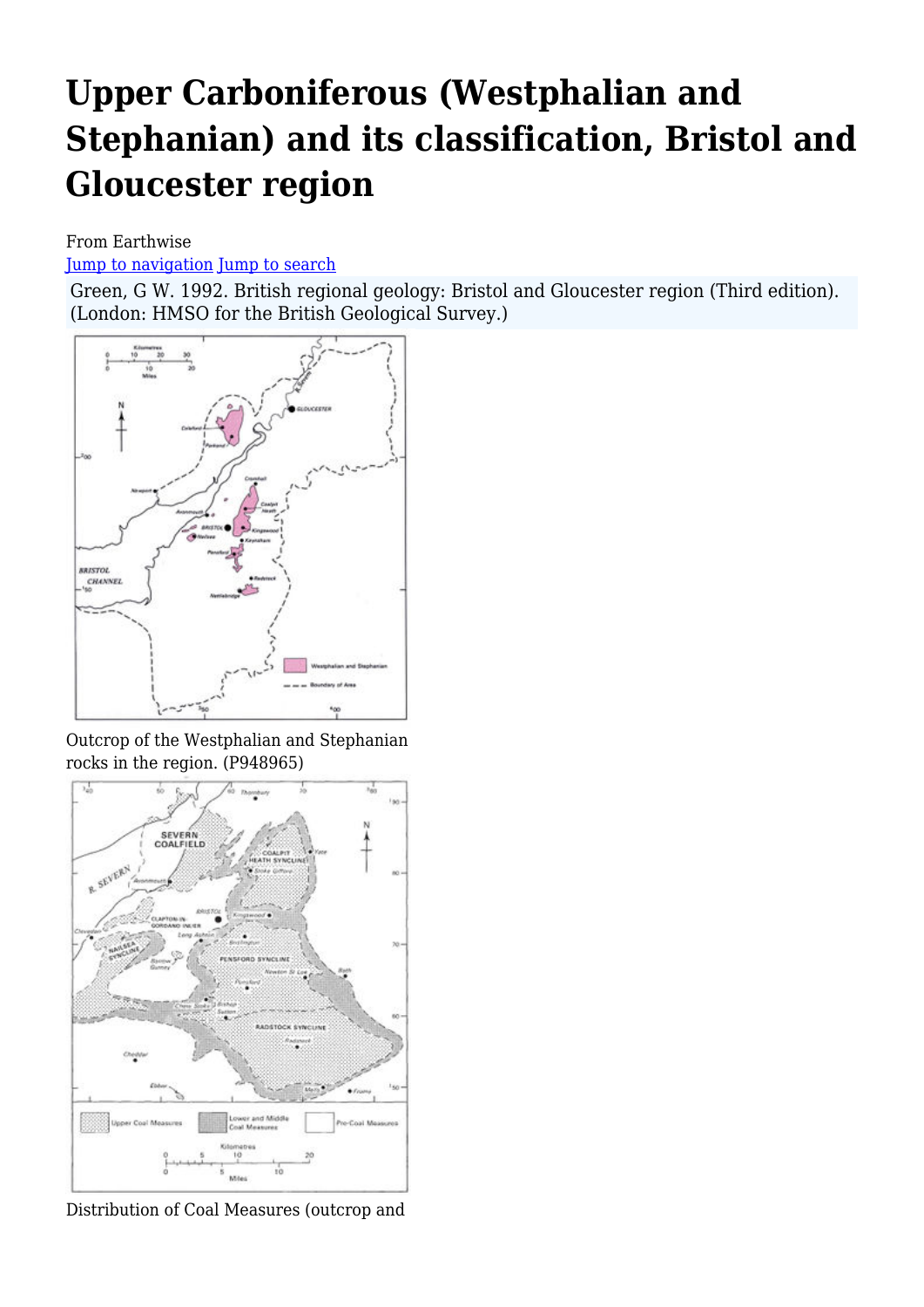subsurface) in Avon and Somerset, showing coal 'basins'. (P948967)

| Stages                                   | Marine bands                          | Nonnarine bivalves         |                                                                                                                                                                                                        | Spones                                 | Divisions on<br>Geological |
|------------------------------------------|---------------------------------------|----------------------------|--------------------------------------------------------------------------------------------------------------------------------------------------------------------------------------------------------|----------------------------------------|----------------------------|
|                                          |                                       | Zones                      | Faunal belts                                                                                                                                                                                           |                                        | Survey maps                |
| Stephanian                               |                                       |                            |                                                                                                                                                                                                        |                                        |                            |
| Cantabrian                               |                                       |                            |                                                                                                                                                                                                        |                                        |                            |
| Westphalian D                            |                                       | A. Irwain                  |                                                                                                                                                                                                        | Тумномирова:<br>obscura (sá)           | Upper Coal<br>Measures     |
| Westphalian C<br>(Upper).<br>[Bolsovian] | Cambriense <sup>®</sup>               | A. philipsii               | Adams-hind?"<br>atra*<br>caledonica*<br>phyrgiana<br><b>JONAY*</b><br>regularis<br>cristagelli<br>pseudonbusta <sup>s</sup><br>bipensols:<br><b>Eorus</b><br>pyccoletat<br>extenuata*<br>falley-protos | Torrispone<br>smaris (s)               |                            |
| Westphalian C<br>(Lower)<br>[Bolsovian]  | Aegiranum*                            | Upper similis-<br>putches. |                                                                                                                                                                                                        | <b><i>Vistispora</i></b><br>magna (ix) | Middle Coal<br>Moasures    |
| Westphalian B<br>[Duckmantian]           | Vanderbeckei*                         | Lower similis-<br>pulches  |                                                                                                                                                                                                        | Dictyotrilates<br>Neeticulatus (viii)  |                            |
| Westphalian A<br>[Langsettian]           |                                       | A. modiolaris              |                                                                                                                                                                                                        | Schulzespora<br>nana (vii.)            | Lower Coal<br>Measures     |
|                                          |                                       | C. communit                |                                                                                                                                                                                                        | Radiinmates<br>aligences (vi)          |                            |
|                                          | Listeri*?<br>Subcrenatum <sup>®</sup> | C. Innisidade              |                                                                                                                                                                                                        | Demosporites<br>anulatus (v)           |                            |

Classification of the Coal Measures (after Ramsbottom et al.,  $1973^{11}$ ). The spore zones are after Smith and Butterworth (1967)<sup>[\[2\]](#page--1-0)</sup>. (P948994)



Horizontal section across the Radstock Coal Basin. The structure at depth remains unproved because no workings penetrate to the Pennant Measures north of the Southern Overthrust. (P948972)



Overthrust faulting. The 'Radstock Slide' at Norton Hill Colliery, Avon. (P948973)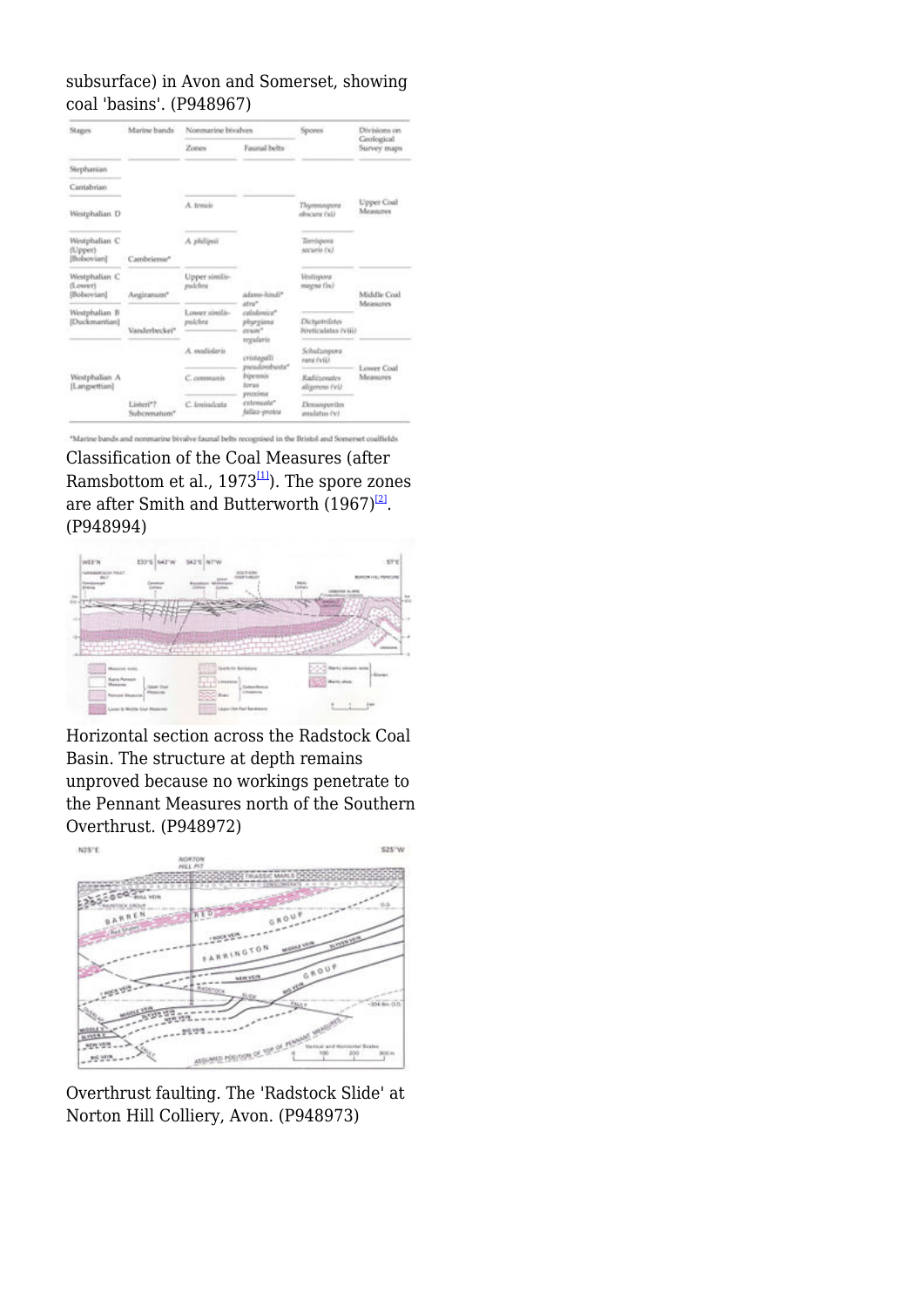

Comparative vertical sections of the Coal Measures in the Somerset, Bristol, Severn and Forest of Dean coalfields. (P948968)



Section through part of the Middle Coal Measures at the western end of the Kingswood Anticline, Easton Colliery, Bristol (after E H Staples). (P948974)



Section across the southern end of the Forest of Dean Coalfield. (P948969)

The Coal Measures in the district span the Westphalian and lowermost Stephanian series. Apart from the western edge of the concealed Oxfordshire Coalfield, which is just within the eastern limits of the district, the Coal Measures occur in the exposed Forest of Dean Coalfield to the west of the River Severn, and in the Bristol and Somerset coalfields to the east of the Severn [\(P948965\)](http://earthwise.bgs.ac.uk/images/4/43/P948965.jpg). The latter are largely (73 per cent) concealed by Mesozoic rocks.

Post-Westphalian earth movements have led to the separation of the Bristol and Somerset coalfields into a number of structurally distinct areas previously referred to as basins [\(P948967\)](http://earthwise.bgs.ac.uk/images/0/0d/P948967.jpg). The Radstock and Pensford synclines, to the south, are jointly referred to as the Somerset Coalfield, and the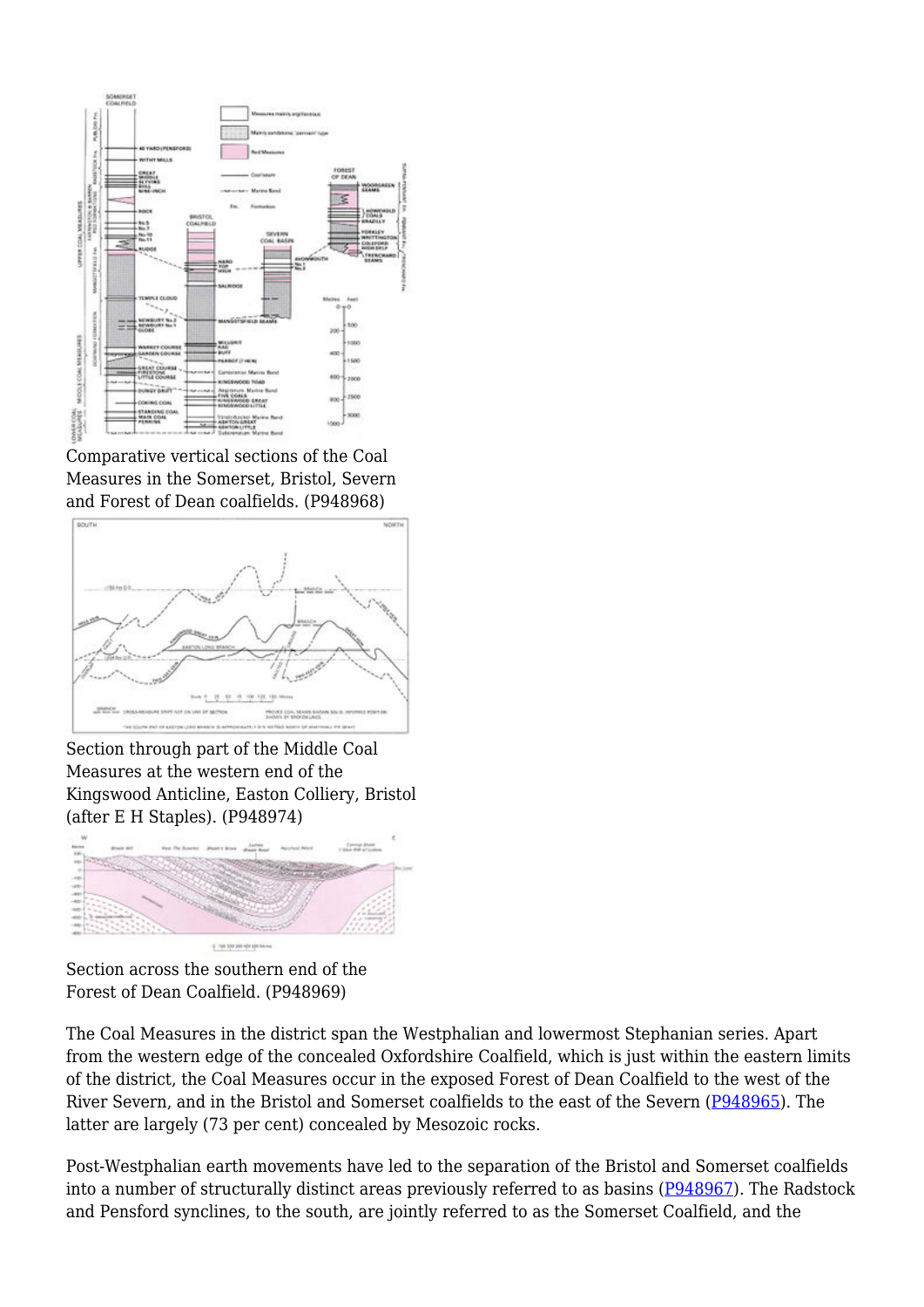Kingswood Anticline and Coalpit Heath Syncline, to the north, as the Bristol Coalfield. The Coal Measures of the Nailsea Syncline, though forming a structurally distinct domain, are in geological continuity beneath the Mesozoic cover with the Somerset Coalfield to the south and south-east. The Severn Coalfield, and the Clapton-in-Gordano and tiny Barrow Gurney inliers, which lie to the west of Bristol, are structurally separated from the main coalfield. The Coal Measures known to occur on the south side of the Mendips and in the Westbury (Wiltshire) Borehole are also presumed to be structural outliers of the main coalfield. The maximum preserved thickness of Coal Measures occurs in the Somerset Coalfield where it is between 2500 m and 2600 m.

## **Classification**

Buckland and Conybeare  $(1824)^{[3]}$  $(1824)^{[3]}$  $(1824)^{[3]}$  were the first to divide the Coal Measures of the district into three major lithological groupings, namely the 'lower' and 'upper coal shales', separated by a thick division of grey sandstone termed the 'Pennant Grit'. Subsequent classifications of the Coal Measures built on this scheme mainly by further subdividing the upper and lower divisions on the basis of their contained coals. Subdivision of the Coal Measures has also been accomplished by using zonal schemes based on plants, nonmarine bivalves and miospores, but the basic classification depends on the recognition of marine horizons within the otherwise nonmarine sequences. The development and systematic application of such fossil-based schemes of classification, for example to correlation, depend for their success on geological examination of the strata as exploration proceeds. This only became standard practice following nationalisation of the coal industry in 1945, by which time the heyday of coal mining was past and new exploration work considerably reduced. Nevertheless, by the time the last pit closed in 1971, the accumulated data enabled application of the standard British chronostratigraphical classification of the Coal Measures to the greater part of the district  $(P948994)$  $(P948994)$  $(P948994)$ .

This was systematised by the Upper Carboniferous Working Group of the Geological Society of London (Ramsbottom et al., 1973 $\text{H}$ ). Their recognition of the fourfold division of the Westphalian into stages labelled A, B, C and D has been formalised by Owens et al.,  $(1985)^{4}$  who introduced the names Langsettian, Duckmantian and Bolsovian respectively for Westphalian A, B and C. A stratotype for the Westphalian D division has yet to be designated. The florally defined Westphalian E has now been abandoned and redefined as part of the Stephanian Series, and an intermediate stage, the Cantabrian, has been recognised between Westphalian D and the former Westphalian E. It is now thought that the highest beds of the Forest of Dean Coalfield are probably Cantabrian in age and they are, therefore, the youngest Coal Measures strata in the district (Ramsbottom et al.,  $1978)^{11}$ .

The major stage boundaries are, with the exception of that taken between Westphalian C (Bolsovian) and D, drawn at the bases of marine bands. Until the stratotype for the Westphalian D division has been designated, its base is taken at the incoming of the nonmarine bivalve Anthraconauta tenuis and miospores characteristic of the Thymnospora obscura (xi) miospore zone. Marine bands over the years have been given different names in different coalfields, but those included in [P948994](http://earthwise.bgs.ac.uk/images/4/43/P948994.jpg), which are based on the principal diagnostic goniatites, are applicable throughout Britain (Ramsbottom et al., 1973, p.45)<sup>[\[1\]](#page--1-0)</sup>. In the Bristol and Somerset coalfields the Subcrenatum, Vanderbeckei, Aegiranum and Cambriense marine bands have been known as the Ashton Vale, Harry Stoke, Crofts End and Winterbourne marine bands respectively.

The term 'Pennant', which has been used in many different ways in the past, was restricted by Ramsbottom et al.  $(1973)^{11}$  to the Forest of Dean Coalfield where, the 'Pennant' facies is now designated the Pennant Formation and the overlying beds the Supra-Pennant Formation. On the most recent Geological Survey maps of the Bristol-Somerset coalfields, the 'Pennant' facies is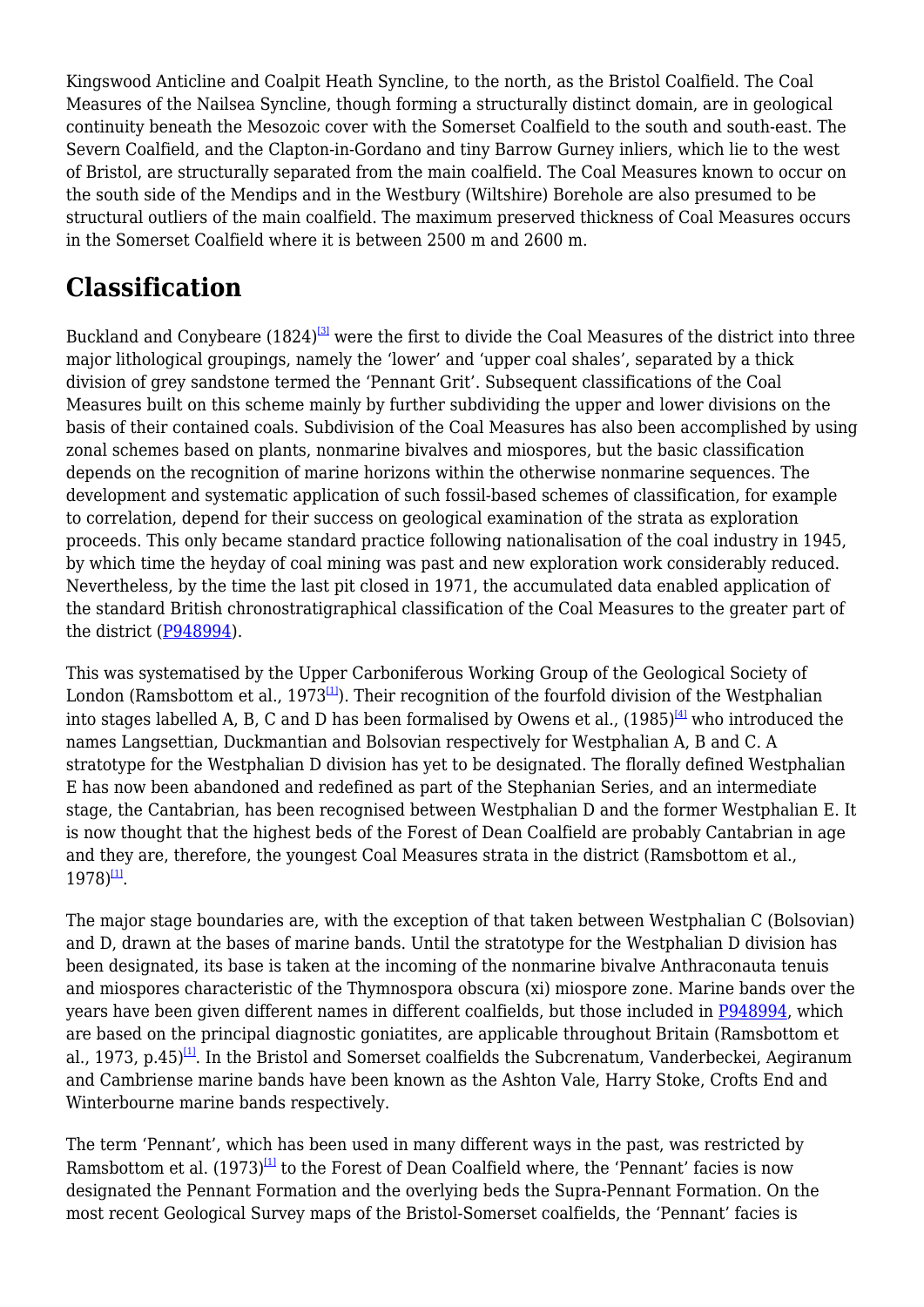designated Pennant Measures and subdivided where possible into the Downend and Mangotsfield formations, whilst the overlying coal measure formations are grouped together as Supra-Pennant Measures.

## **Radstock syncline**

The north-north-west-trending Radstock Syncline, lying to the south of the Farmborough Fault Belt, is much broken by east-west thrusts or reverse faults [\(P948972\)](http://earthwise.bgs.ac.uk/images/f/fb/P948972.jpg), of which the well-known 'Radstock Slide' is an example ([P948973](http://earthwise.bgs.ac.uk/images/c/cc/P948973.jpg)). Dips are moderate towards the axis, which passes through Radstock and Timsbury. A small area of the Upper Coal Measures is exposed in the Farrington-Clutton-Timsbury area, and a considerable tract of the Lower and Middle Coal Measures occurs in the Nettlebridge Valley, but for the most part the productive measures are concealed by Mesozoic strata.

Several roughly north-south-trending faults, of which the '100 Fathom' or 'Clandown' Fault is the main one, are later than the east-west thrusts. Against the ridge of the Mendips at the south end of the syncline the inclination of the strata increases when traced eastwards from the old Moorewood Colliery, near Blacker's Hill, until, west of Barlake, the measures become vertical or overturned, a condition that is maintained through Newbury, Vobster and Mells. The incompetent argillaceous Lower and Middle Coal Measures hereabouts display very complex contortions.

The time relationships of the Radstock Syncline strata were not properly understood until the discovery of the Aegiranum and Cambriense marine bands during the dismantling of the New Rock Colliery in 1968. This proved that the base of the Pennant Measures here is at a lower stratigraphical level than farther north [\(P948968\)](http://earthwise.bgs.ac.uk/images/2/23/P948968.jpg). Only in the southern part of the Radstock Syncline have the coals of the Lower and Middle Coal Measures been worked, mainly at the Newbury and Vobster collieries in the south-east and in the New Rock and Moorewood pits to the south-west. Owing to the intense faulting and the almost complete abandonment of the workings, identification and correlation of the seams between the two areas is uncertain. In the Newbury and Vobster district some twelve seams varying from 0.75 to 1.9 m in thickness were extensively worked. Some of the thick seams, such as the Dungy Drift and Coking Coals, appear to split and thin out westwards so that in the New Rock-Moorewood area only eight seams proved workable. In both regions the Perrink (Blackstone), Main Coal (Callows), Great Course and Garden Course seams have been extensively mined — the last two are in the Pennant Measures, above and below the Cambriense Marine Band respectively.

Palaeontological knowledge of the Lower and Middle Coal Measures is very limited. The mudstones above the Perrink contain abundant large *Carbonicola* of *pseudorobusta* type, thus identifying the faunal belt of the same name ([P948994\)](http://earthwise.bgs.ac.uk/images/4/43/P948994.jpg). Marine beds in contorted strata around the position of the Coking Coal, may represent the Vanderbeckei Marine Band.

The Lower and Middle Coal Measures are about 580 m in thickness, of which the top 150 m are placed in the Pennant Measures, which total about 1100 m in thickness. None of the coal seams above the Warkey Course in the Pennant Measures has been recognised in all parts of the syncline, although a few higher seams have been locally worked. These include the Newbury No.1 seam [\(P948968\)](http://earthwise.bgs.ac.uk/images/2/23/P948968.jpg), which contains *Anthraconauta phillipsii* in the roof. The remainder of the succession is not known in detail. The uppermost 400 m of the Pennant Measures crop out in the Clutton-Temple Cloud area, where they contain a few unworkable coals, the lower of which have very tentatively been equated with the Mangotsfield Seams of Bristol (Kellaway, 1970), thus allowing correlation with the Downend and Mangotsfield formations of the Bristol area.

The Supra-Pennant Measures, totalling some 900 m in thickness, occupy the central part of the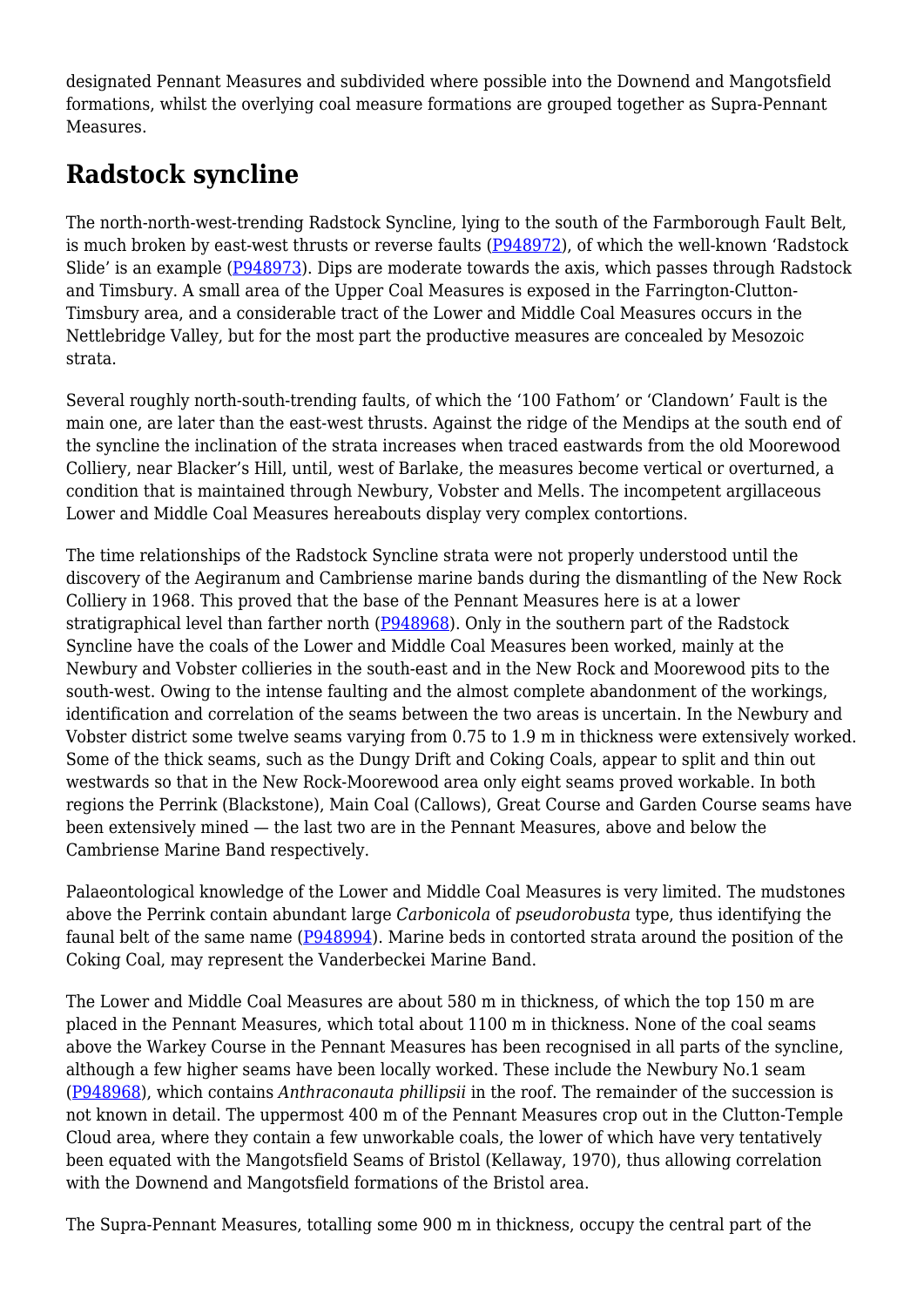Radstock syncline and are divided into the Farrington, Barren Red, Radstock and Publow formations whose boundaries are defined by coal seams. The coal seams in the Farrington Formation are thin, including the Rudge Vein at the base; only three of the five coals worked exceed 0.6 m in thickness. The Barren Red Formation, which has no workable coals, contains red beds, 90 m or so thick, in the middle of the formation in the southern and central areas; it thins northwards. The Radstock Formation includes six main seams, rarely exceeding 0.7 m thick, of which four were worked over most of the area. Little is known of the Publow Formation; up to about 130 m of grey measures with a number of very thin unworkable coals are present in the centre of the syncline. When traced northwards there is a tendency for all the seams in the Supra-Pennant Measures to split and deteriorate in quality, so that the coals in the Pensford area to the north, believed to be the equivalents of those at Radstock, are thinner and dirtier.

All the Supra-Pennant Measures contain typical Westphalian D floras. The Radstock Formation contains, in addition to an abundant flora, the bivalves originally used to define the *Anthraconaia prolifera* Biozone. However, owing to its erratic occurrence, it is now proposed that usage of the zone be discontinued (Ramsbottom et al., 1978); thus the whole of the Supra-Pennant Measures here belongs to the tenuis Biozone.

## **Pensford Syncline**

This part of the Somerset Coalfield lies north of the **Farmborough Fault Belt** and passes northwards into the Kingswood Anticline. Lower and Middle Coal Measures are known predominantly from scattered boreholes. The only outcrops of strata beneath the Supra-Pennant Measures are in the Newton St Loe area west of Bath where the Pennant Measures have a small outcrop and five seams of probable Middle and Upper Coal Measures age were worked from the Globe Pit in the 19th century. Elsewhere, only Upper Coal Measures rocks are exposed. On the northern edge of the syncline, the lowest Supra-Pennant Measures, presumed to be part of the Farrington Formation, are exposed in the Brislington area and were mined in the 18th and 19th centuries. On the west side of the syncline, four seams, also thought to belong to the Farrington Formation, were mined at Bishop Sutton until 1926.

The succession generally is imperfectly known except in the region around the Pensford and Bromley collieries. Here, above thick Pennant Measures two coal groups, the Bromley below and the Pensford above, are separated by barren measures including red beds; they are overlain by thick barren measures known as the Publow Formation, for which this is the type area. The thickness of the succession is approximately equal to equivalent strata in the Radstock Syncline.

There are seven Bromley coals, of which three, 0.5 to 0.6 m thick, have been extensively worked. Out of eight coals in the Pensford coal group only two, both as thick as the Bromley seams, were widely worked. Exact correlation with the Radstock sequence is not possible because the coals used to define the formations there cannot be definitely recognised farther north, and faunal and floral differences add to the uncertainty. Using mainly lithological criteria, it is likely that the Bromley and Pensford formations roughly equate with the Farrington and Radstock formations, and the red beds between the Bromley and Pensford coal groups with the Barren Red Formation. Details of the Publow Formation were provided by the Hursley Hill Borehole, drilled by the National Coal Board between Pensford and Whitchurch (Kellaway 1970, pl.  $1^{5}$ ). The formation, some 500 m thick, comprises mainly grey mudstone and siltstone with some mappable sandstones and occasional thin coal seams. A few of the coals were dug at outcrop on a very limited scale. Nonmarine bivalves of the tenuis Biozone are present at the base of the formation and a flora of Westphalian D age is present throughout.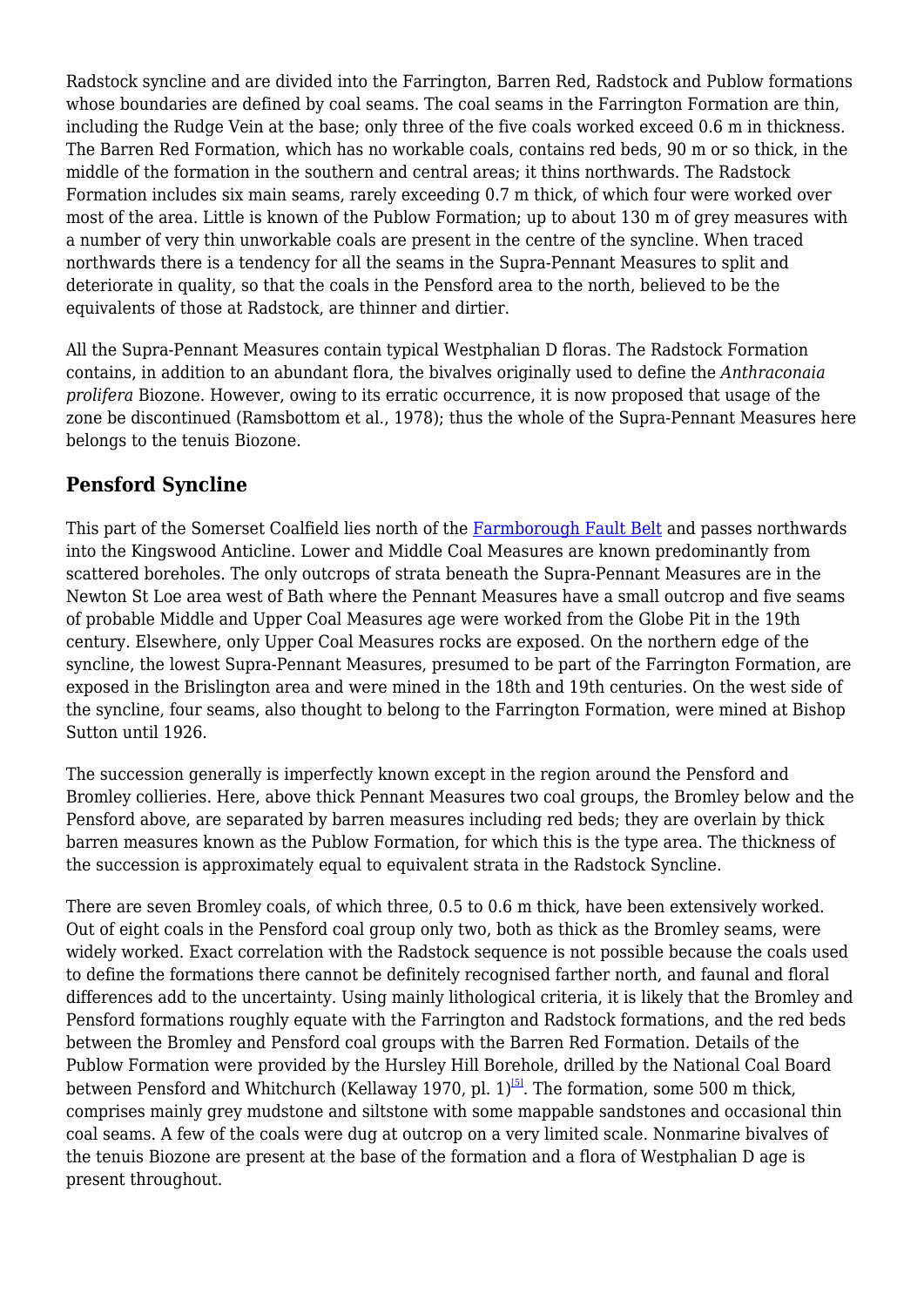## **Kingswood Anticline**

A wide belt of Middle Coal Measures crops out in the core of an east-west-trending anticlinorium, long known as the Kingswood Anticline. Despite complex folding ([P948974](http://earthwise.bgs.ac.uk/images/4/4c/P948974.jpg)) and major faults, some 20 seams, ranging from 0.3 m to 2 m in thickness, have been extensively worked here.

The coals range from Lower into Upper Coal Measures. The lowest is the Ashton Group of coals, which includes the well-known Ashton Great Vein and Red Ash, and which has been extensively worked in the Ashton district. A recent section through the Lower Coal Measures was provided by the Ashton Park Borehole (Kellaway, 1967)<sup>[\[6\]](#page--1-0)</sup> which proved a previously unrecognised marine band with Lingula at about 12 m below the Ashton Great Vein, and stunted representatives of the extenuata faunal belt in the roof of the underlying Little Seam. Although not proved in situ there is evidence for the Vanderbeckei Marine Band overlying the Red Ash Coal. The most widely worked coals in the overlying Middle Coal Measures were the Kingswood Little or Two-Feet, the Kingswood Great or Bedminster Great, and the Lower Five Coals from below the Aegiranum Marine Band and the Kingswood Toad above it. Although the Cambriense Marine Band has not been located in the Kingswood Anticline, it is probable that the base of the mapped Pennant Measures approximates to the base of the Upper Coal Measures. The lowermost coals of these measures contain good coking coals, of which the Parrot, Buff, Millgrit and Rag have been worked extensively in the Oldland-Warmley district in the southern limb of the Kingswood Anticline.

## **Coalpit Heath Syncline**

Lying to the north of the Kingswood Anticline this north-south-trending syncline extends as far north as Cromhall. Bedding dips are generally less than 40°. The syncline is divided into four parts by two intersecting faults. The north-south-trending Coalpit Heath Fault, slightly to the west of the fold hinge, has a downthrow of 100 m to the east; the Kidney Hill Fault lies at right angles to it and has a downthrow to the south.

The total thickness of the Lower and Middle Coal Measures is nearly 500 m. There are no workable coals in the presumed Lower Coal Measures but in the exposed north and north-eastern limb of the syncline the Middle Coal Measures have been worked on a limited scale in the Yate district. In marked contrast to the Kingswood Anticline, only two seams were mineable to any extent, i.e. the Yate Hard Vein and the Smith Coal, which correspond to coals in the Kingswood Great group.

Knowledge of the Lower and Middle Coal Measures and overlying strata in the southern and western part of the syncline was greatly extended after 1949 by a programme of nine deep exploratory boreholes drilled by the National Coal Board, which led to the opening of the Harry Stoke Drift Mine in the Kingswood Great group of seams. The boreholes enabled the accurate positioning of the main marine bands within the sequence.

The Upper Coal Measures outcrop is extensive and coals in the Supra-Pennant Measures were intensively worked and are virtually exhausted, whereas those below have been only selectively worked.

The Pennant Measures, which lie between the Cambriense Marine Band and the High Vein, vary in thickness from over 1000 m in the south to about 600 m in the northern part of the outcrop. The basal 120 to 180 m are markedly argillaceous, but, apart from some 40 m of mainly red beds underlying the High Vein at the top, the strata are dominantly composed of sandstone with relatively minor intervals of mudstone.

Using the Mangotsfield seams, which have been worked to a limited extent in the south, Kellaway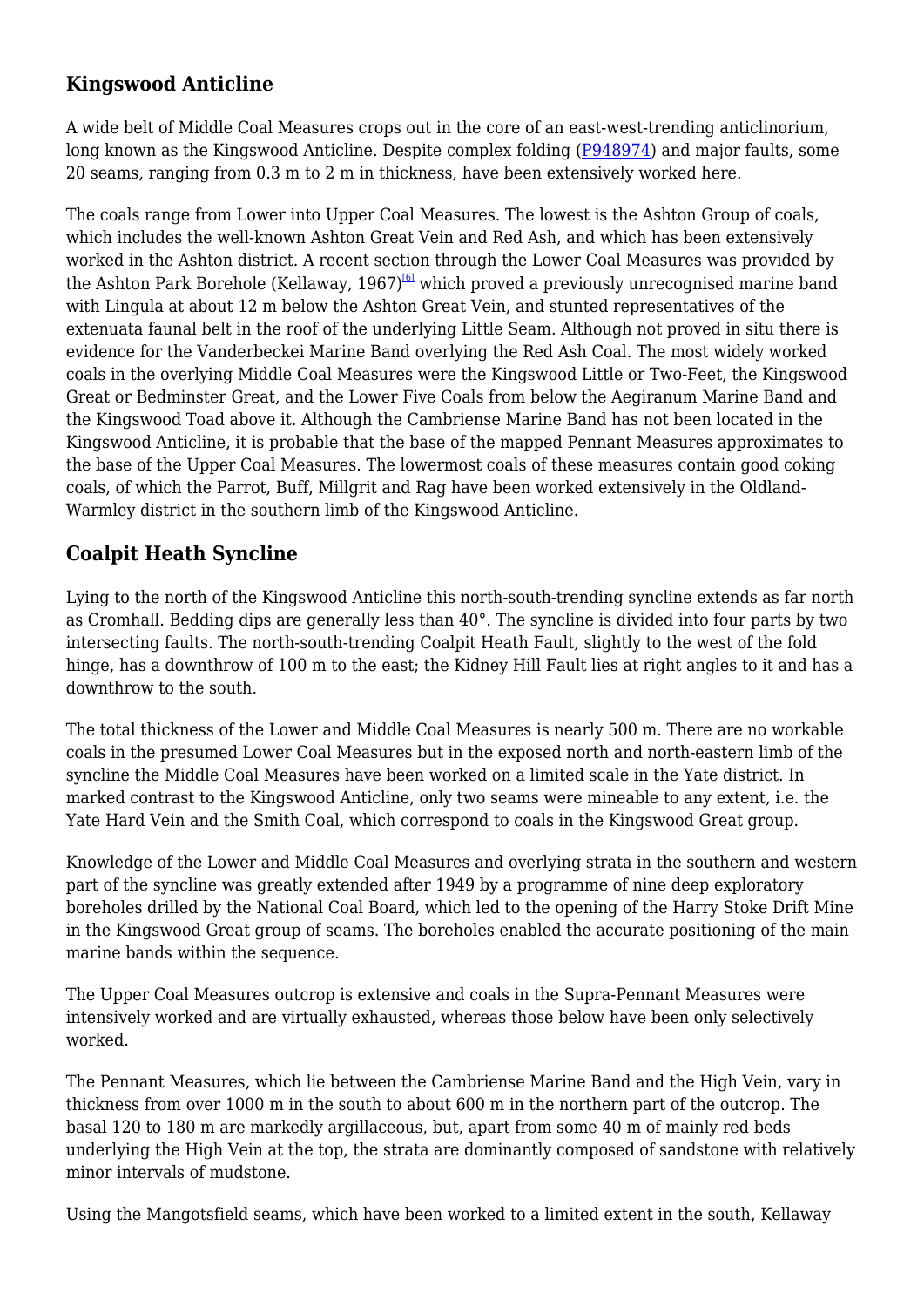$(1970)^{51}$  divided the Pennant Measures into the Mangotsfield Formation above and the Downend Formation below ([P948968](http://earthwise.bgs.ac.uk/images/2/23/P948968.jpg)). The sandstones of the former are uniform throughout the area. The north and north-eastward diminution in thickness of the succession, therefore, is thought to be due to the disappearance northwards of the main arenaceous division of the Downend Formation, which is represented only by a basal more argillaceous facies in the Rangeworthy area (Kellaway, 1970,  $f_{\text{H}}(3)$ <sup>[\[5\]](#page--1-0)</sup>. Coal workings are confined to the lower half of the Downend Formation adjacent to the Kingswood Anticline and the Mangots-field seams. The lower coals, of which the Hen (0.9 m) is the most consistently developed, are apparently equivalent to the seams worked more extensively on the south side of the Kingswood Anticline. Elsewhere the coals are unworkable and red beds are commonly developed in this part of the sequence. There is no faunal evidence of age for the strata above the Mangotsfield seams, whose roof measures contain *Anthraconauta phillipsii* in the Mangotsfield area, which indicates the *phillipsii* Biozone.

The Supra-Pennant Measures have been correlated with the Farrington and Barren Red formations of the Somerset Coalfield. The Farrington Formation contains three workable coals, the lowest of which, the High Vein at Coalpit Heath Colliery, averages about 1.5 m in thickness with a thin parting. Southwards this seam splits and is represented at the Parkfield Colliery, south of the Kidney Hill Fault, by the Hollybush and Great Seams, separated by 0.4 m of shale. The shale increases to 15 m at the southern end of the area. The Farrington seams are succeeded by up to 275 m of barren measures, mainly red-brown but including an intercalation of grey measures in the upper part. Faunally, the roof measures of the High Vein are characterised by an abundance of the branchiopod crustacean Leaia in association with *Anthraconauta phillipsii* and *A. tenuis*. The roofs of the seams carry a rich Westphalian D flora.

## **Nailsea Syncline**

Coal workings here were abandoned between 1880 and 1890 because of heavily watered measures and the inferior quality of the coal, and there is little informa- tion about the succession. About 270 m of shales and subordinate sandstones with 12 recorded coal seams are presumed to be Lower and Middle Coal Measures. Of the 12 seams only White's Top (1.1 m) and the Dog (0.9 m) were mined to any extent. A maximum thickness of about 330 m of sandstone, presumably Upper Coal Measures, rests on the Middle Coal Measures. Two seams are known here, but only one of these, Grace's Seam (0.9 m thick), was worked.

A short distance to the north of the main coalfield, Pennant Measures rest directly on Carboniferous Limestone with or without the intervention of thin Namurian quartzitic sandstone, thus testifying to strong sub-Namurian and sub-upper Westphalian unconformities.

## **Clapton-in-Gordano Inlier**

Coal was worked on a very limited scale in this small and partly concealed inlier, but little is known of the structure. The succession is apparently entirely Pennant Measures which overlie older Carboniferous and Devonian strata with marked unconformity.

## **Severn Coalfield**

Apart from small inliers surrounded by Mesozoic rocks the coalfield is wholly concealed. Much disturbed Lower and Middle Coal Measures are exposed at Cattybrook, south-west of Almondsbury, and sandstones of the Pennant Measures crop out in reefs on the Welsh side of the River Severn and on the coast at Portishead and at Kings Weston. Much of the coalfield lies under the River Severn. Apart from the Cattybrook inlier, nothing is known of the lower part of the succession, though the Lower and Middle Coal Measures appear to be absent west of a line drawn between Olveston and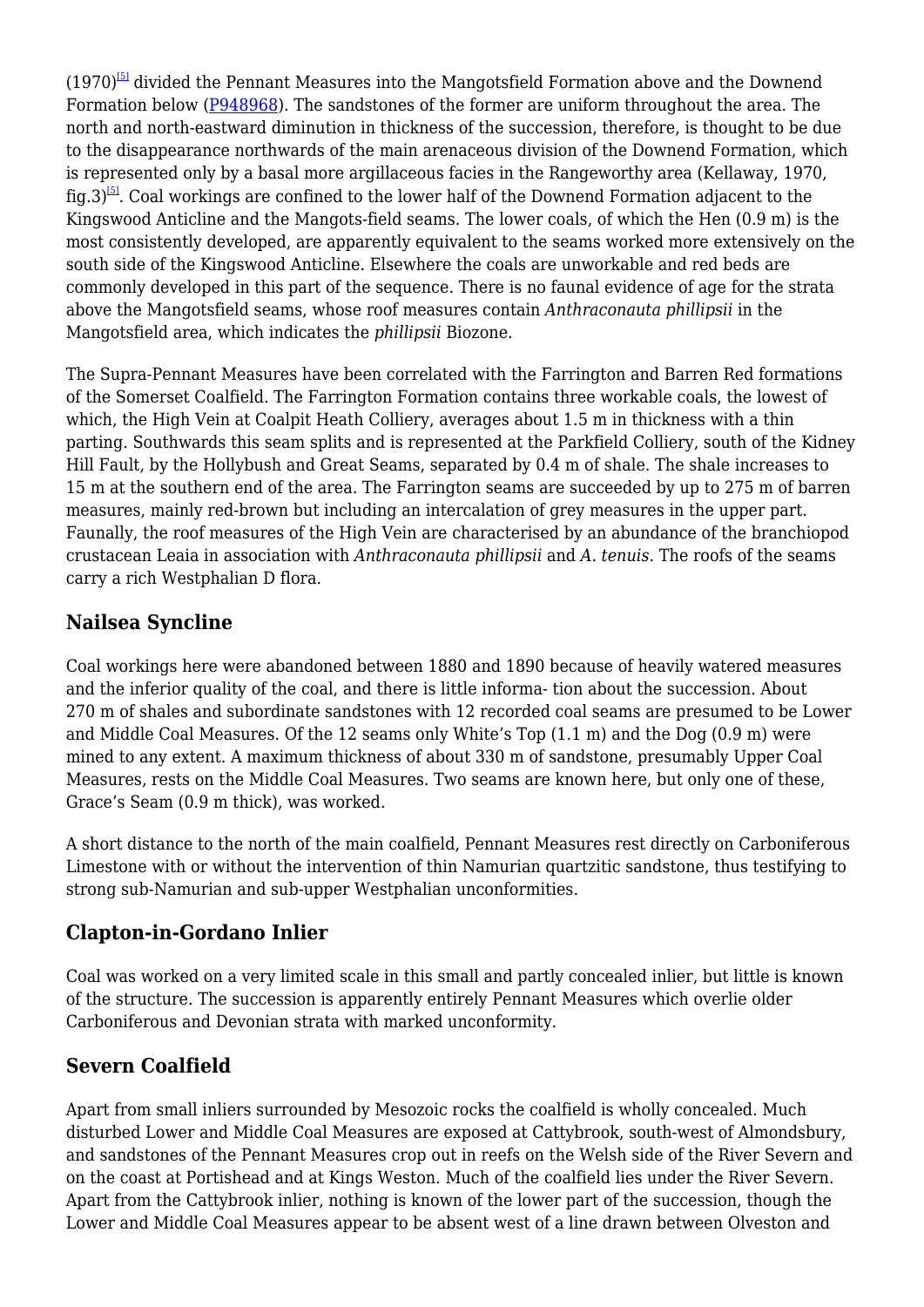Henbury, due to the unconformable overlap of the Upper Coal Measures. The lower subdivision of the Upper Coal Measures, 300 to 400 m thick, consists of massive sandstone (Pennant Measures) with minor shaly and coaly intercalations and, towards the top, red beds. An upper subdivision, proved by boreholes in the centre of the Avonmouth Syncline to exceed 160 m, consists of grey and some red measures which in the lowest part include two workable coals, the Avonmouth No. 1 and No. 2 seams.

A coal, 1.4 m thick, near the base of the Pennant Measures west of the River Severn, proved in boreholes in the Portskewett area, has roof measures with *Anthraconauta phillipsii*. Kellaway  $(1970)^{51}$  tentatively correlated this coal with the Mangotsfield seams of Bristol. The strata between Avonmouth No. 1 and No. 2 seams, and below the latter, contain abundant *Anthraconauta phillipsii*, *A. tenuis* and *Leaia*, and are correlated with the Hollybush and Great Veins of Parkfield in the southern part of the Coalpit Heath Syncline. The associated strata are therefore considered to represent the Farrington Formation, and possibly part of the Barren Red Formation within the *tenuis* Biozone.

## **Forest of Dean Coalfield**

In contrast with the basins of the Somerset and Bristol coalfields, the Forest of Dean Coalfield, some  $90 \mathrm{~km}^2$  in area, is completely exposed. Two roughly north- south folds, the Main Syncline in the east and the shallow asymmetric Worcester Syncline in the west, are separated from one another by the Cannop Fault Belt. This NNW-SSE fault zone includes up to 25 faults, each with a throw no greater than 17 m. In the centre of the Main Syncline the strata are almost flat, but they become inclined on its eastern side in the Staple Edge Monocline.

The oldest Westphalian rocks occur in the north-eastern corner of the Main Syncline in the Mitcheldean area, where the upper part of the Drybrook Sandstone, lying unconformably beneath the Upper Coal Measures, contains miospores of Westphalian A (Langsettian) age. Over most of the area, however, the oldest Westphalian rocks comprise the Trenchard Formation, 15 to 120 m thick, at the base of the Coal Measures and resting uncomformably upon older formations ([P948969](http://earthwise.bgs.ac.uk/images/6/6b/P948969.jpg)). In the Coleford area the formation contains two coal seams which, farther south-east come together to form the 1.4 m-thick Trenchard Seam. South-west of a line drawn roughly north-west — south-east through Coleford, the Trenchard Formation consists of mainly grey sandstones, but to the north-east it passes into barren red shales and mudstones. The lowest part of this formation may lie within the *phillipsii* Biozone, but there is no fossil evidence to prove this.

The Pennant Formation ranges from 180 m in thickness in the north to 250 m in the south. At the base of this predominantly sandstone formation, the Coleford High Delf Seam, 1.15 to 1.5 m thick, has supplied 97 per cent of the total output of this coalfield since the Second World War. Two other seams in the Pennant Formation, the Whittington and the Yorkley, measure 0.8 to 0.9 m in thickness, but are workable over only a limited area. Where the Coleford High Delf has a shale roof it contains a similar fauna to that associated with the Avonmouth No. l and No. 2 seams and, like them, is referred to the *tenuis* Biozone. The flora associated with this and higher strata in the Pennant Formation indicates an early Westphalian D age.

The lower part of the Supra-Pennant Formation, about 90 m thick, is largely argillaceous and includes eight workable coals long known informally as the Household Coals. Many of the seams, however, are split into layers or 'leats' by soft mudstone partings and can usually be mined only where two or more leats have run together. The associated floras are of Westphalian D age. Above the highest of the Household Coals, known as the Crow or Dog, the upper part of the Supra-Pennant Formation attains some 240 to 250 m in thickness and includes an appreciable thickness of sandstone in its lower part. Near the top of the Supra-Pennant Formation, and preserved only in the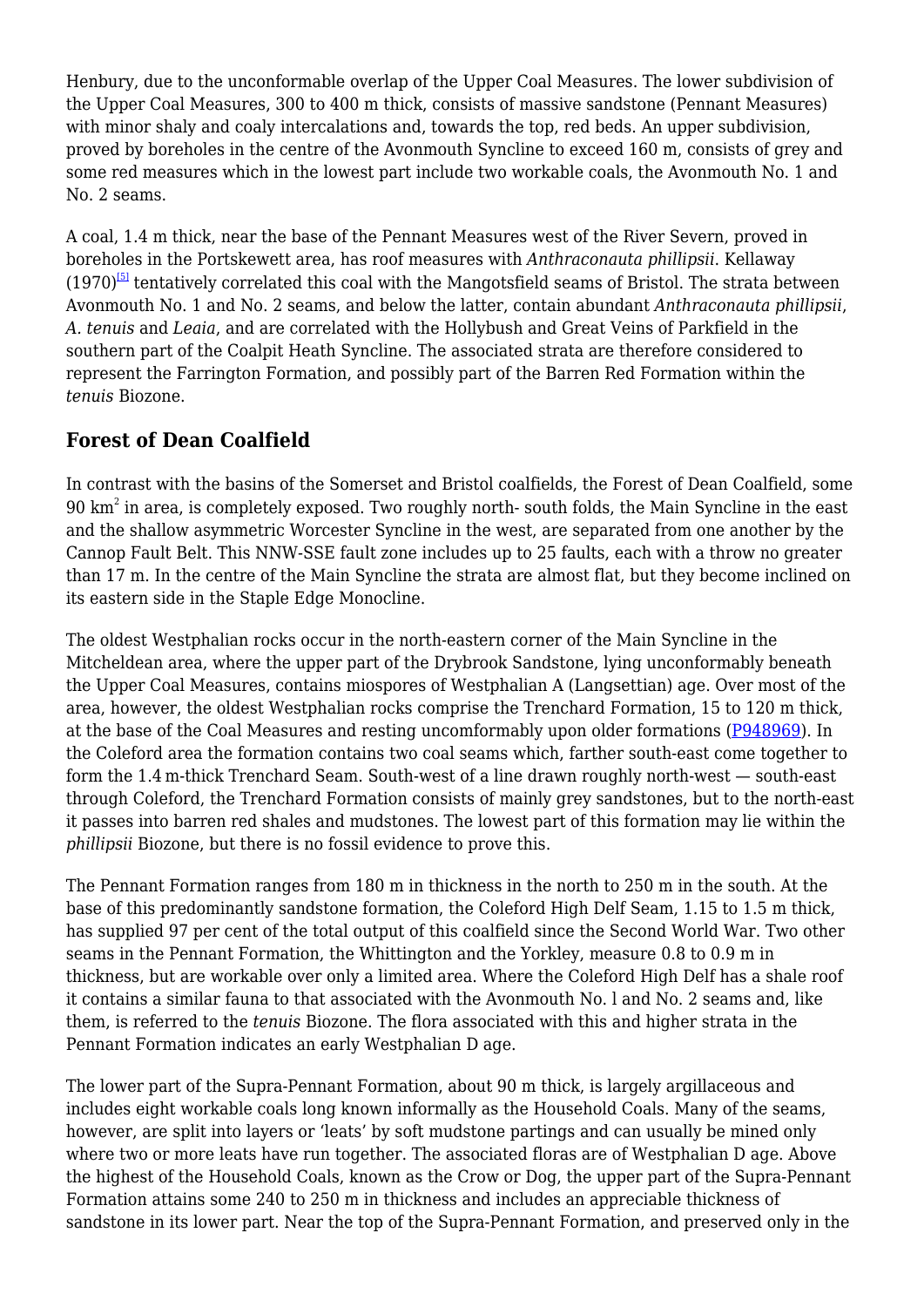centre of the basin, are the Lower and Upper Woorgreen seams (about 0.9 m). These beds contain a flora believed to be of basal Cantabrian age which, together with the Grovesend Beds of South Wales, makes them the youngest known coal measures in Britain (Ramsbottom et al., 1973) $^{\text{11}}$ .

The 'Horse' and 'Little Horse' in the Coleford High Delf of the Worcester Syncline are good examples of 'wants' or 'washouts', which extend for distances of 2.5 km and have an average width of 150 m and 50 m respectively. They occur where a coal has been locally replaced by sediments deposited from a former stream that crossed the coal-swamp and eroded away the peaty or coal deposits along its course. They are most abundant where the coal is overlain by sandy sediments.

[Classification](http://earthwise.bgs.ac.uk/index.php/Upper_Carboniferous_(Westphalian_and_Stephanian)_and_its_classification,_Bristol_and_Gloucester_region#Classification)

[Conditions of formation of the Coal Measures](http://earthwise.bgs.ac.uk/index.php/Conditions_of_formation_of_the_Carboniferous_Coal_Measures_and_their_fauna_and_flora,_Bristol_and_Gloucester_region)

[Plants of the coal measures](http://earthwise.bgs.ac.uk/index.php/Conditions_of_formation_of_the_Carboniferous_Coal_Measures_and_their_fauna_and_flora,_Bristol_and_Gloucester_region#Plants_of_the_coal_measures)

[Fauna of the coal measures](http://earthwise.bgs.ac.uk/index.php/Conditions_of_formation_of_the_Carboniferous_Coal_Measures_and_their_fauna_and_flora,_Bristol_and_Gloucester_region#Fauna_of_the_coal_measures)

[The coal basins](http://earthwise.bgs.ac.uk/index.php/The_Carboniferous_coal_basins,_Bristol_and_Gloucester_region)

[Other coal measures occurrences](http://earthwise.bgs.ac.uk/index.php/The_Carboniferous_coal_basins,_Bristol_and_Gloucester_region#Other_coal_measures_occurrences)

## **References**

- 1.  $\uparrow$   $\frac{1.0 \text{ } 1.1 \text{ } 1.2 \text{ } 1.3 \text{ } 1.4 \text{ } 1.5}{2}$  $\frac{1.0 \text{ } 1.1 \text{ } 1.2 \text{ } 1.3 \text{ } 1.4 \text{ } 1.5}{2}$  $\frac{1.0 \text{ } 1.1 \text{ } 1.2 \text{ } 1.3 \text{ } 1.4 \text{ } 1.5}{2}$  $\frac{1.0 \text{ } 1.1 \text{ } 1.2 \text{ } 1.3 \text{ } 1.4 \text{ } 1.5}{2}$  $\frac{1.0 \text{ } 1.1 \text{ } 1.2 \text{ } 1.3 \text{ } 1.4 \text{ } 1.5}{2}$  $\frac{1.0 \text{ } 1.1 \text{ } 1.2 \text{ } 1.3 \text{ } 1.4 \text{ } 1.5}{2}$  $\frac{1.0 \text{ } 1.1 \text{ } 1.2 \text{ } 1.3 \text{ } 1.4 \text{ } 1.5}{2}$  $\frac{1.0 \text{ } 1.1 \text{ } 1.2 \text{ } 1.3 \text{ } 1.4 \text{ } 1.5}{2}$  $\frac{1.0 \text{ } 1.1 \text{ } 1.2 \text{ } 1.3 \text{ } 1.4 \text{ } 1.5}{2}$  $\frac{1.0 \text{ } 1.1 \text{ } 1.2 \text{ } 1.3 \text{ } 1.4 \text{ } 1.5}{2}$  $\frac{1.0 \text{ } 1.1 \text{ } 1.2 \text{ } 1.3 \text{ } 1.4 \text{ } 1.5}{2}$  $\frac{1.0 \text{ } 1.1 \text{ } 1.2 \text{ } 1.3 \text{ } 1.4 \text{ } 1.5}{2}$  $\frac{1.0 \text{ } 1.1 \text{ } 1.2 \text{ } 1.3 \text{ } 1.4 \text{ } 1.5}{2}$  Ramsbottom, W H C. 1973. Transgressions and regressions in the Dinantian: a new synthesis of British Dinantian stratigraphy. Proceedings of the Yorkshire Geological Society, Vol. 39, 567–607.
- 2. [↑](#page--1-0) Smith, A H V, and Butterworth, M A. 1967. Miospores in the coal seams of the Carboniferous of Great Britain. *Special Paper in Palaeontology,* No. 1, 1–324.
- 3. [↑](#page--1-0) Buckland, W, and Conybeare, W D. 1824. Observations on the south-western coal district of England. *Transactions of the Geological Society of London,* Vol. 1, Pt. 2, 210–316.
- 4. [↑](#page--1-0) Owens, B, Riley, N J, and Calver, M A. 1985. Boundary stratotypes and new stage names for the Lower and Middle Westphalian sequences in Britain. *10th International Congress of*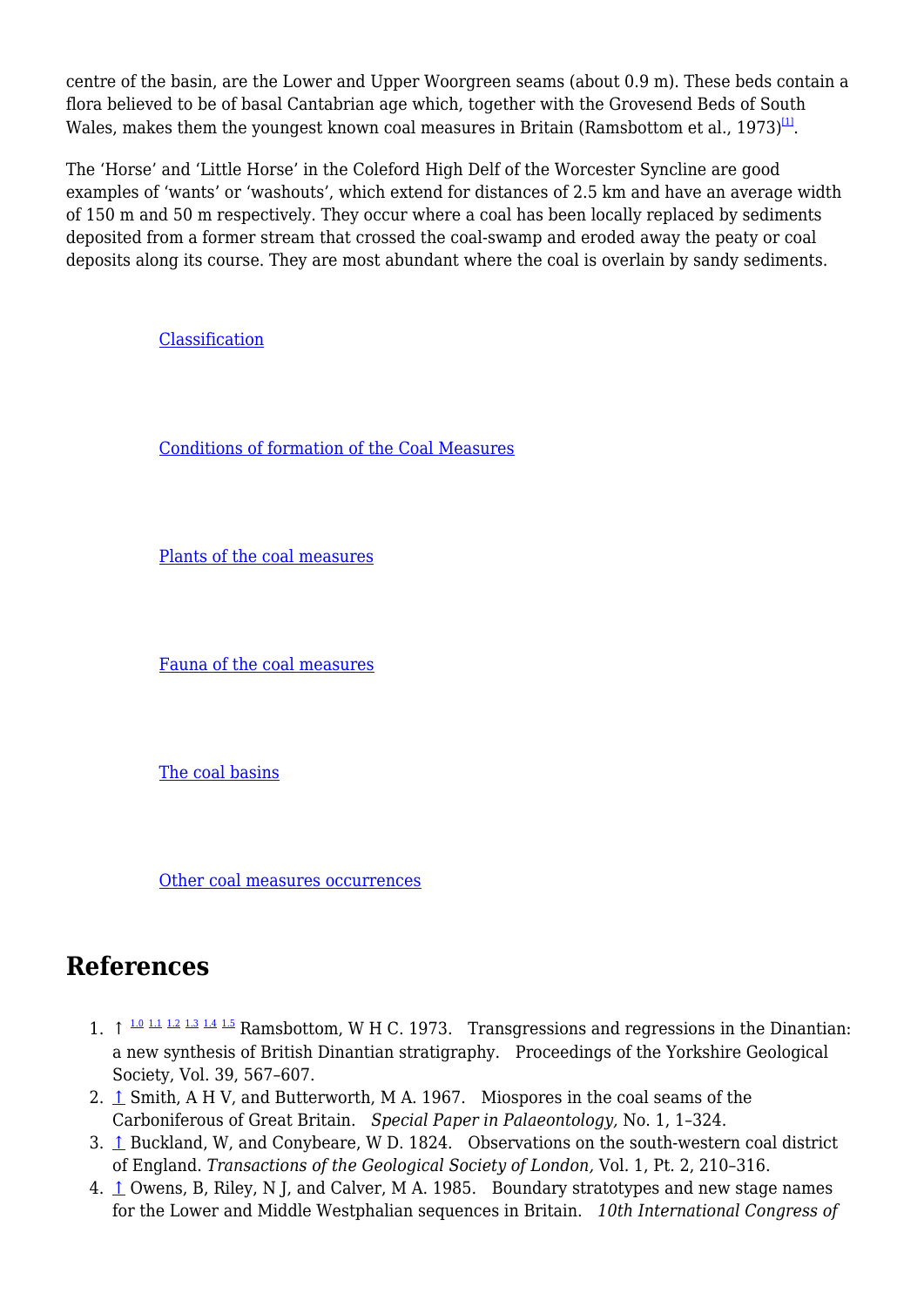*Carboniferous stratigraphy and geology, Madrid, 1983,* 461–472.

- 5.  $\uparrow$   $\frac{5.0 \text{ } 5.1 \text{ } 5.2 \text{ } 5.3}{2}$  $\frac{5.0 \text{ } 5.1 \text{ } 5.2 \text{ } 5.3}{2}$  $\frac{5.0 \text{ } 5.1 \text{ } 5.2 \text{ } 5.3}{2}$  $\frac{5.0 \text{ } 5.1 \text{ } 5.2 \text{ } 5.3}{2}$  $\frac{5.0 \text{ } 5.1 \text{ } 5.2 \text{ } 5.3}{2}$  $\frac{5.0 \text{ } 5.1 \text{ } 5.2 \text{ } 5.3}{2}$  $\frac{5.0 \text{ } 5.1 \text{ } 5.2 \text{ } 5.3}{2}$  $\frac{5.0 \text{ } 5.1 \text{ } 5.2 \text{ } 5.3}{2}$  $\frac{5.0 \text{ } 5.1 \text{ } 5.2 \text{ } 5.3}{2}$  Kellaway, G A.1970. The Upper Coal Measures of south west England compared with those of South Wales and the southern Midlands. *6th International Congress of Carboniferous stratigraphy and geology, Sheffield, 1967*, Vol. 3, 1039–1055.
- 6. [↑](#page--1-0) Kellaway, G A. 1967. The Geological Survey Ashton Park Borehole and its bearing on the geology of the Bristol district. *Bulletin of the Geological Survey of Great Britain*, No. 27, 49–153.

#### Retrieved from

'[http://earthwise.bgs.ac.uk/index.php?title=Upper\\_Carboniferous\\_\(Westphalian\\_and\\_Stephanian\)\\_an](http://earthwise.bgs.ac.uk/index.php?title=Upper_Carboniferous_(Westphalian_and_Stephanian)_and_its_classification,_Bristol_and_Gloucester_region&oldid=34469) d its classification, Bristol and Gloucester region&oldid=34469' [Category](http://earthwise.bgs.ac.uk/index.php/Special:Categories):

• [Bristol and Gloucester region](http://earthwise.bgs.ac.uk/index.php/Category:Bristol_and_Gloucester_region)

## **Navigation menu**

## **Personal tools**

- Not logged in
- [Talk](http://earthwise.bgs.ac.uk/index.php/Special:MyTalk)
- [Contributions](http://earthwise.bgs.ac.uk/index.php/Special:MyContributions)
- [Log in](http://earthwise.bgs.ac.uk/index.php?title=Special:UserLogin&returnto=Upper+Carboniferous+%28Westphalian+and+Stephanian%29+and+its+classification%2C+Bristol+and+Gloucester+region&returntoquery=action%3Dmpdf)
- [Request account](http://earthwise.bgs.ac.uk/index.php/Special:RequestAccount)

### **Namespaces**

- [Page](http://earthwise.bgs.ac.uk/index.php/Upper_Carboniferous_(Westphalian_and_Stephanian)_and_its_classification,_Bristol_and_Gloucester_region)
- [Discussion](http://earthwise.bgs.ac.uk/index.php?title=Talk:Upper_Carboniferous_(Westphalian_and_Stephanian)_and_its_classification,_Bristol_and_Gloucester_region&action=edit&redlink=1)

 $\Box$ 

### **Variants**

#### **Views**

- [Read](http://earthwise.bgs.ac.uk/index.php/Upper_Carboniferous_(Westphalian_and_Stephanian)_and_its_classification,_Bristol_and_Gloucester_region)
- [Edit](http://earthwise.bgs.ac.uk/index.php?title=Upper_Carboniferous_(Westphalian_and_Stephanian)_and_its_classification,_Bristol_and_Gloucester_region&action=edit)
- [View history](http://earthwise.bgs.ac.uk/index.php?title=Upper_Carboniferous_(Westphalian_and_Stephanian)_and_its_classification,_Bristol_and_Gloucester_region&action=history)
- [PDF Export](http://earthwise.bgs.ac.uk/index.php?title=Upper_Carboniferous_(Westphalian_and_Stephanian)_and_its_classification,_Bristol_and_Gloucester_region&action=mpdf)

 $\Box$ 

### **More**

### **Search**

Search Go